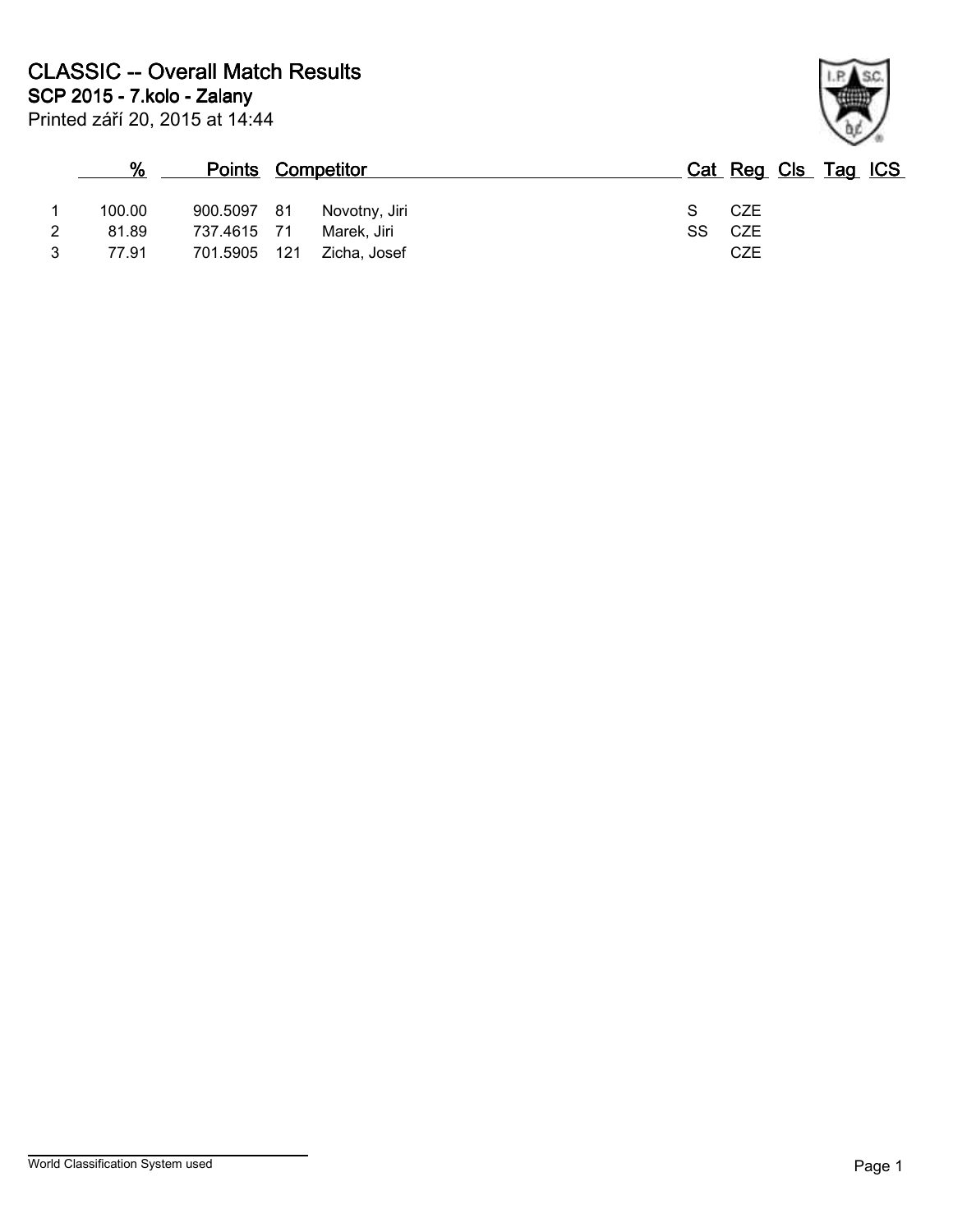|   | <u>%</u> | <u>Points</u> |                | <b>Competitor</b> |    | Cat Reg Cls Tag ICS |  |  |
|---|----------|---------------|----------------|-------------------|----|---------------------|--|--|
|   | 100.00   | 895.4503      | 105            | Sustr, Milos      | SS | CZE                 |  |  |
| 2 | 98.12    | 878.6197      | 43             | Kolar, Milan      |    | <b>CZE</b>          |  |  |
| 3 | 95.37    | 853.9504      | 70             | Marik, Kaja       |    | <b>CZE</b>          |  |  |
| 4 | 88.94    | 796.4329      | 130            | Rataj, Jan        | S  | <b>CZE</b>          |  |  |
| 5 | 84.94    | 760.5781      | 72             | Marousek, Petr    |    | <b>CZE</b>          |  |  |
| 6 | 84.60    | 757.5263      | -14            | Cerny, Vaclav     |    | <b>CZE</b>          |  |  |
|   | 64.26    | 575.3853      | $\overline{4}$ | Benes, Stanislav  | S  | <b>CZE</b>          |  |  |
| 8 | 62.43    | 559,0178      | 133            | Novotny, Jaroslav | S  | <b>CZE</b>          |  |  |
|   |          |               |                |                   |    |                     |  |  |

Printed září 20, 2015 at 14:44

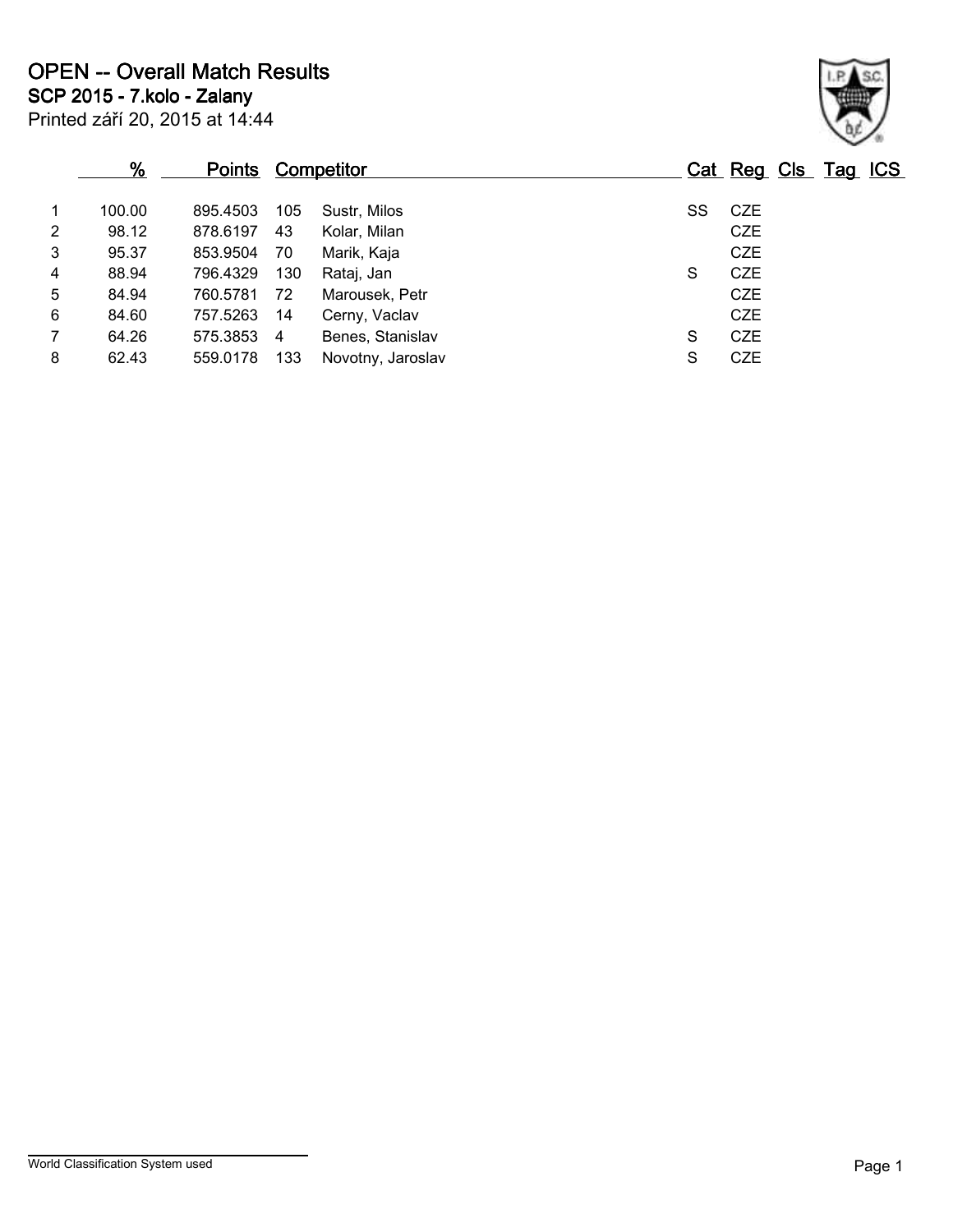**PRODUCTION -- Overall Match Results**

**SCP 2015 - 7.kolo - Zalany**

| Printed září 20, 2015 at 14:44 |  |  |  |
|--------------------------------|--|--|--|

| 6  | 77.61                            | 726.2309 | 34           | Hvizdala, Marek     |             | <b>CZE</b> |        |
|----|----------------------------------|----------|--------------|---------------------|-------------|------------|--------|
| 7  | 76.83                            | 718.9103 | 27           | Hertl, Roman        |             | <b>CZE</b> |        |
| 8  | 76.54                            | 716.2214 | 83           | Riha, Michal        |             | CZE        |        |
| 9  | 74.48                            | 696.9394 | 110          | Ulehla, Gejza       |             | CZE        |        |
| 10 | 73.84                            | 690.9261 | 69           | Manolevski, Michael |             | CZE        |        |
| 11 | 72.17                            | 675.2651 | 58           | Kuzel, Zdenek       |             | CZE        |        |
| 12 | 71.58                            | 669.8018 | 79           | Netolicky, Pavel    |             | CZE        |        |
| 13 | 69.50                            | 650.3321 | $\mathbf{1}$ | Bahensky, Michael   |             | CZE        |        |
| 14 | 66.73                            | 624.4033 | 84           | Panek, Roman        |             | CZE        |        |
| 15 | 66.36                            | 620.9099 | 106          | Tesarek, Antonin    |             | CZE        |        |
| 16 | 65.10                            | 609.1548 | 107          | Tiefenbach, Martin  |             | CZE        |        |
| 17 | 61.62                            | 576.5350 | 30           | Horky, Pavel        |             | CZE        |        |
| 18 | 61.16                            | 572.2927 | 39           | Kaska, Martin       |             | CZE        |        |
| 19 | 60.96                            | 570.4505 | 92           | Rosenberg, Tomas    |             | CZE        |        |
| 20 | 60.94                            | 570.1900 | 47           | Körner, Stanislav   |             | CZE        |        |
| 21 | 60.38                            | 565.0098 | 9            | Bruna, Frantisek    |             | CZE        |        |
| 22 | 60.27                            | 563.9149 | 57           | Kucera, Petr        |             | CZE        |        |
| 23 | 59.28                            | 554.7120 | 60           | Kysela, Milos       |             | CZE        |        |
| 24 | 58.07                            | 543.3749 | 104          | Skorpil, Ales       | $\mathbf S$ | CZE        |        |
| 25 | 56.25                            | 526.3566 | 53           | Krivanek, Ales      |             | CZE        |        |
| 26 | 55.12                            | 515.7399 | 98           | Soucek, Jan         |             | CZE        |        |
| 27 | 55.11                            | 515.6208 | 88           | Pohl, Adam          |             | CZE        |        |
| 28 | 54.83                            | 513.0565 | 6            | Bernard, Petr       |             | CZE        |        |
| 29 | 54.09                            | 506.1542 | 46           | Kopriva, Petr       |             | CZE        |        |
| 30 | 53.64                            | 501.8682 | 18           | Gal, Jaroslav       |             | CZE        |        |
| 31 | 53.36                            | 499.2803 | 62           | Leitner, Benjamin   |             | CZE        |        |
| 32 | 52.83                            | 494.3065 | 51           | Kovarik, Milan      |             | CZE        |        |
| 33 | 52.18                            | 488.2909 | 13           | Censky, Tomas       |             | CZE        |        |
| 34 | 47.56                            | 445.0285 | 100          | Starcevic, Miroslav |             | CZE        |        |
| 35 | 47.25                            | 442.1660 | 123          | Zidek, Milan        |             | CZE        |        |
| 36 | 46.38                            | 433.9957 | 23           | Hameta, Jiri        | $\mathbf S$ | CZE        |        |
| 37 | 46.31                            | 433.3585 | 17           | Frydl, Vaclav       |             | CZE        |        |
| 38 | 45.83                            | 428.8540 | 24           | Hameta, Ondrej      |             | CZE        |        |
| 39 | 45.58                            | 426.5124 | 86           | Picha, David        |             | CZE        |        |
| 40 | 45.55                            | 426.2133 | 59           | Kuzel, Martin       |             | CZE        |        |
| 41 | 42.29                            | 395.6891 | 37           | Janouch, Pavel      |             | CZE        |        |
| 42 | 40.12                            | 375.3624 | 82           | Oklestek, Tomas     |             | CZE        |        |
| 43 | 36.46                            | 341.1289 | 52           | Kozak, Jan          | S           | CZE        |        |
| 44 | 36.22                            | 338.9106 | 11           | Dubeda, Lukas       |             | CZE        |        |
| 45 | 35.95                            | 336.4081 | 103          | Saur, Jindrich      |             | CZE        |        |
|    | World Classification System used |          |              |                     |             |            | Page 1 |

 100.00 935.7041 66 Liehne, Zdenek CZE 83.09 777.4492 101 Svoboda, Pavel CZE 81.20 759.8306 67 Louda, Vratislav CZE 81.09 758.7509 21 Hakala, Jiri CZE

747.6741 15 Felcman, Jiri

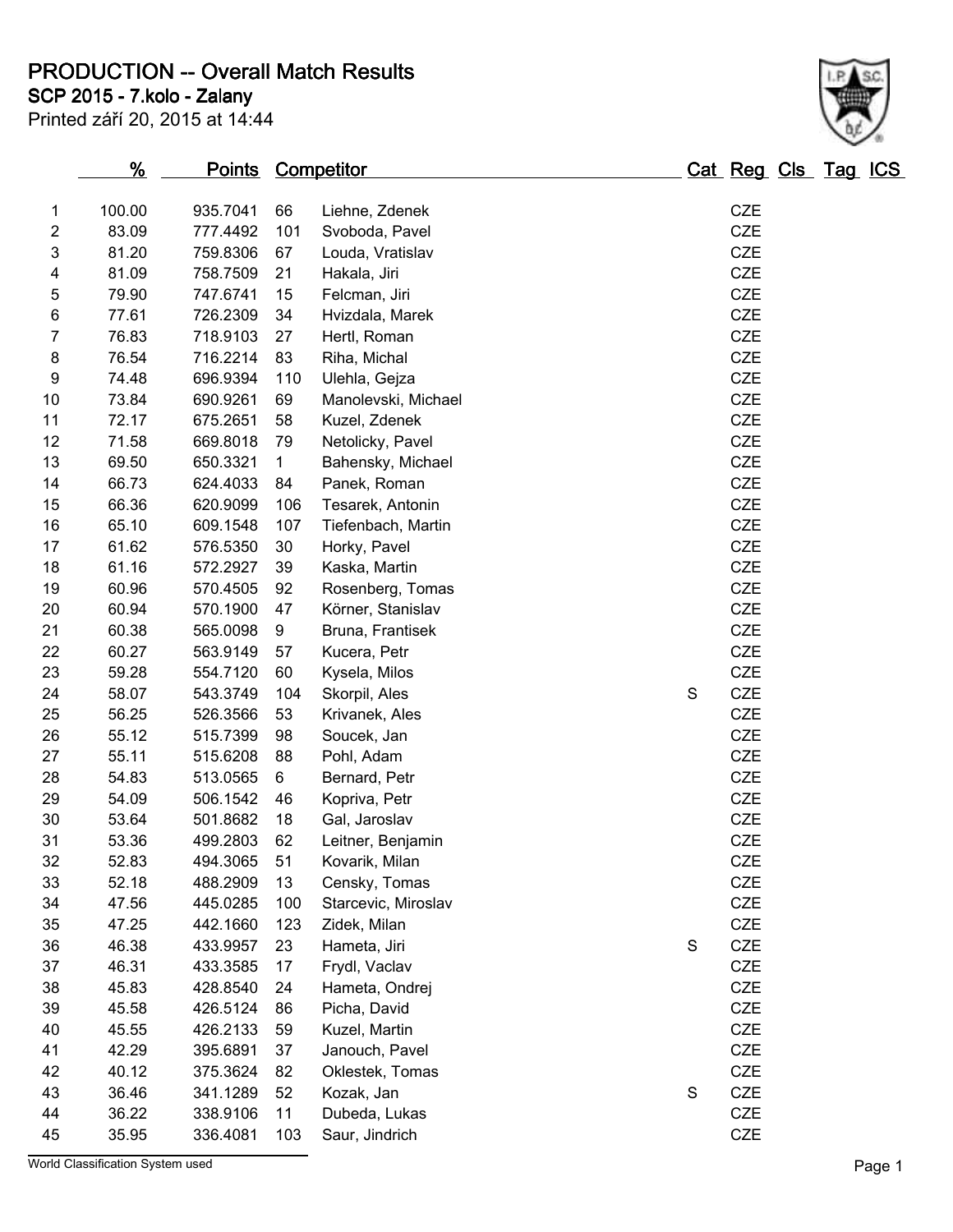**PRODUCTION -- Overall Match Results**

Printed září 20, 2015 at 14:44 **SCP 2015 - 7.kolo - Zalany**

|    | %     | <b>Points Competitor</b> |      |                 |   | Cat Reg Cls Tag ICS |  |  |
|----|-------|--------------------------|------|-----------------|---|---------------------|--|--|
| 46 | 35.81 | 335.1138 41              |      | Klima, Michal   |   | <b>CZE</b>          |  |  |
| 47 | 34.88 | 326.3345 20              |      | Golounin, Maxim |   | <b>CZE</b>          |  |  |
| 48 | 34.05 | 318.5628                 | - 22 | Hameta, Daniel  | J | <b>CZE</b>          |  |  |
| 49 | 33.25 | 311.1282                 | 95   | Ryzlerova, Iva  |   | <b>CZE</b>          |  |  |
| 50 | 30.83 | 288.4999 5               |      | Beran, Jakub    | J | <b>CZE</b>          |  |  |
|    |       |                          |      |                 |   |                     |  |  |

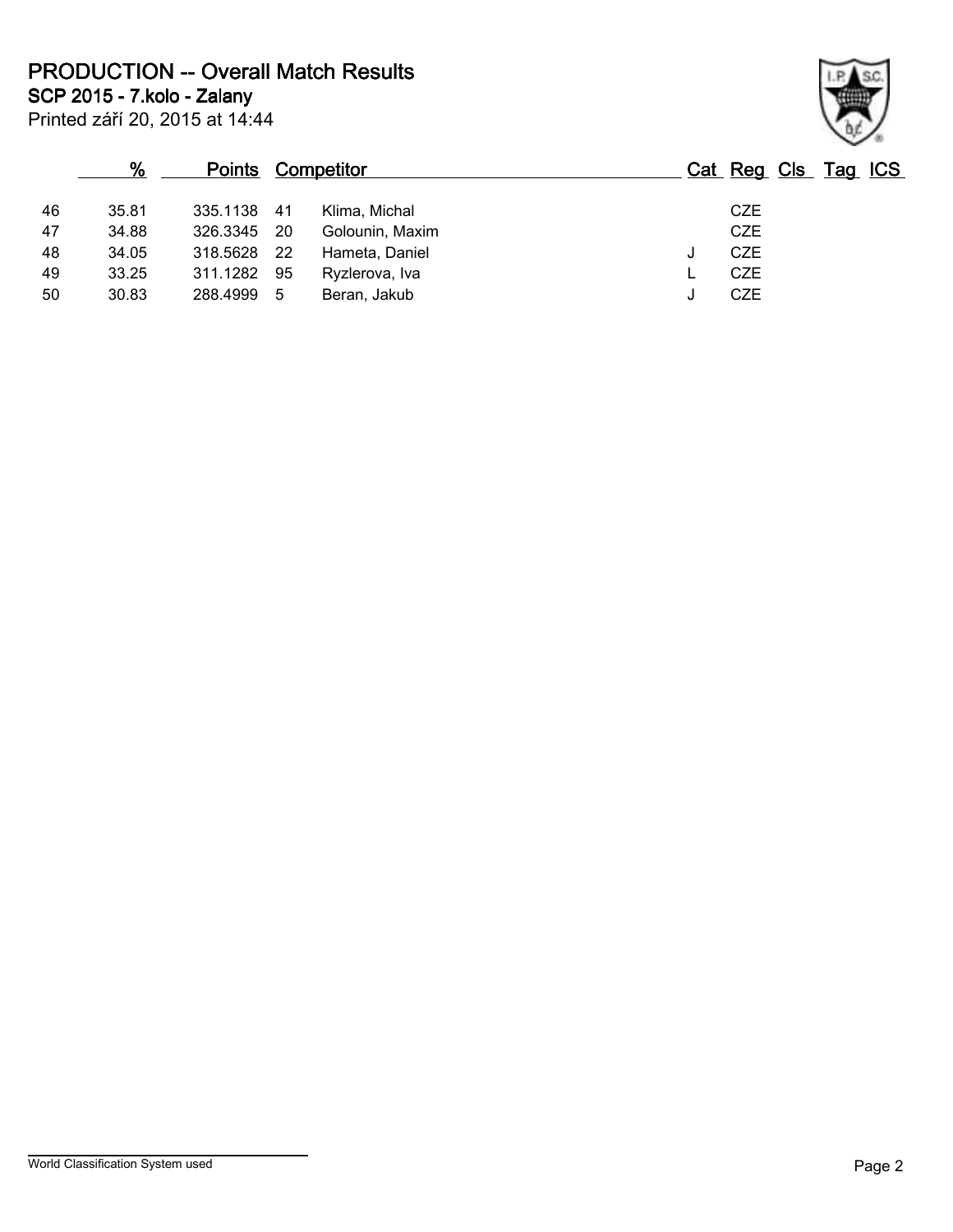**REVOLVER -- Overall Match Results**

**SCP 2015 - 7.kolo - Zalany**

|   | %      | <b>Points</b> |     | <b>Competitor</b>  |    | Cat Reg Cls Tag ICS |  |  |
|---|--------|---------------|-----|--------------------|----|---------------------|--|--|
|   | 100.00 | 934.4786      | 80  | Nemecek, Zdenek    | S  | CZE                 |  |  |
| 2 | 86.59  | 809.2021      | 49  | Kotrous, Pavel     |    | <b>CZE</b>          |  |  |
| 3 | 83.63  | 781.4979      | 93  | Rossl, Karel       | S  | <b>CZE</b>          |  |  |
| 4 | 77.79  | 726.9533      | - 2 | Barta, Ondrej      | S  | <b>CZE</b>          |  |  |
| 5 | 67.13  | 627.3164      | 89  | Potuckova, Ludmila | S  | <b>CZE</b>          |  |  |
| 6 | 63.81  | 596.2815      | 90  | Prepletany, Jan    | SS | CZE                 |  |  |
|   |        |               |     |                    |    |                     |  |  |

Printed září 20, 2015 at 14:44

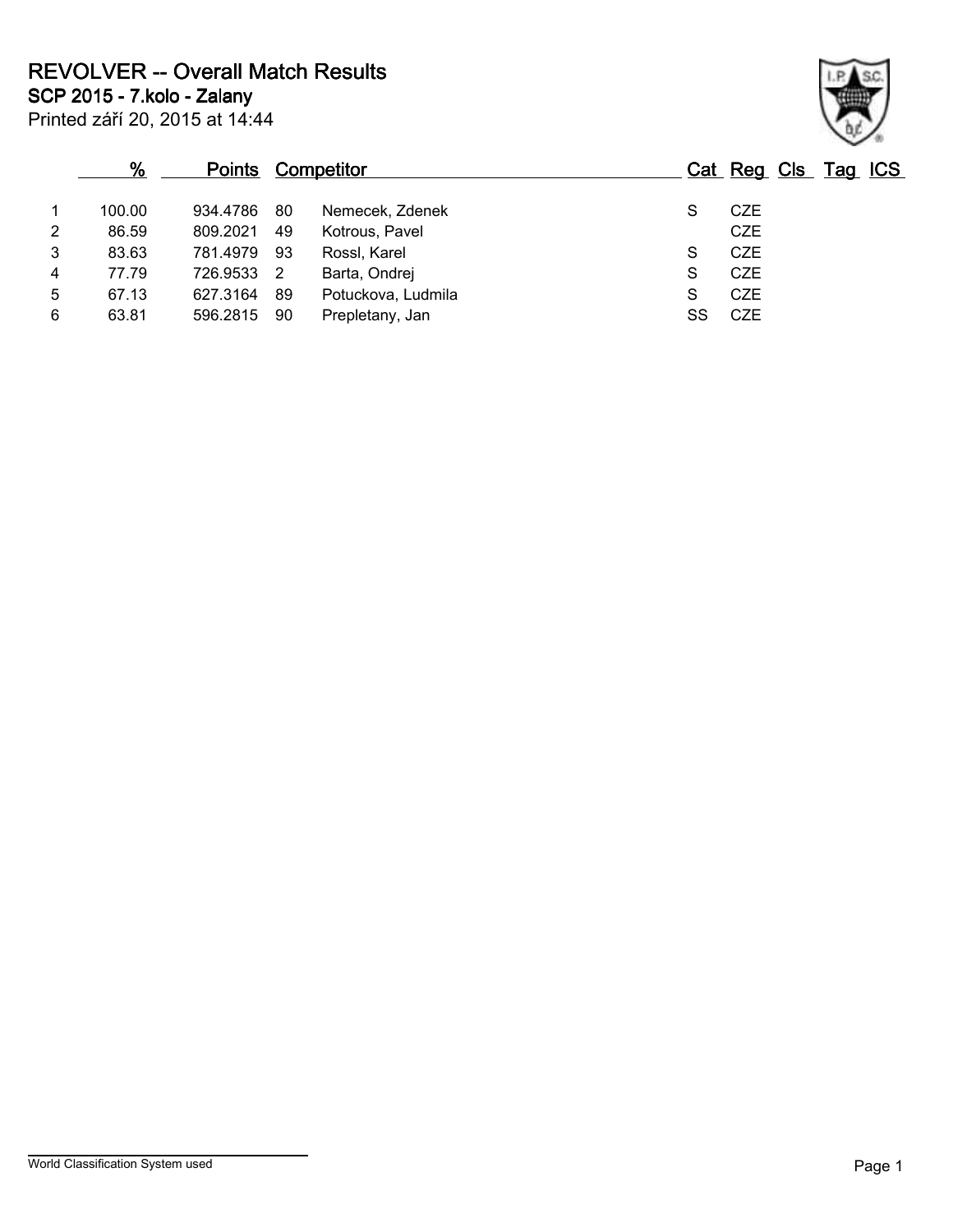**STANDARD -- Overall Match Results**

**SCP 2015 - 7.kolo - Zalany**

Printed září 20, 2015 at 14:44



|    | <u>%</u> | <b>Points Competitor</b> |                 |                         |             | <u>Cat Reg Cls Tag ICS</u> |  |  |
|----|----------|--------------------------|-----------------|-------------------------|-------------|----------------------------|--|--|
| 1  | 100.00   | 899.1099                 | 12              | Dvorak, Petr            |             | <b>CZE</b>                 |  |  |
| 2  | 99.47    | 894.3740                 | 65              | Liehne, Jan             |             | <b>CZE</b>                 |  |  |
| 3  | 93.80    | 843.3307                 | 38              | Jedlicka, Jiri          |             | <b>CZE</b>                 |  |  |
| 4  | 92.54    | 832.0291                 | 118             | Wilk, Ivo               | S           | <b>CZE</b>                 |  |  |
| 5  | 92.17    | 828.7348                 | 32              | Hotra, Tomas            |             | CZE                        |  |  |
| 6  | 89.92    | 808.4775                 | 42              | Koblasa, Bohumil        |             | <b>CZE</b>                 |  |  |
| 7  | 89.44    | 804.1492                 | 73              | Marx, Jakub             |             | <b>CZE</b>                 |  |  |
| 8  | 87.59    | 787.4899                 | 112             | Valasik, Petr           |             | <b>CZE</b>                 |  |  |
| 9  | 85.83    | 771.7266                 | 16              | Frinta, Petr            |             | CZE                        |  |  |
| 10 | 83.37    | 749.5520                 | 64              | Liehne, Irena           | L           | <b>CZE</b>                 |  |  |
| 11 | 83.30    | 748.9482                 | 29              | Hezky, Vitezslav        |             | <b>CZE</b>                 |  |  |
| 12 | 82.81    | 744.5556                 | 55              | Kratochvil, Milos       | S           | CZE                        |  |  |
| 13 | 82.67    | 743.2799                 | 120             | Zeman, Marcel           |             | CZE                        |  |  |
| 14 | 80.82    | 726.7051                 | 68              | Malinsky, Jiri          |             | CZE                        |  |  |
| 15 | 80.56    | 724.3456                 | 132             | Havranek, Rostislav     |             | CZE                        |  |  |
| 16 | 80.03    | 719.5545                 | 25              | Havel, Milan            |             | <b>CZE</b>                 |  |  |
| 17 | 76.98    | 692.1038                 | 8               | Broz, Jiri              | S           | CZE                        |  |  |
| 18 | 75.82    | 681.6831                 | 3               | Batek, Jaroslav         | S           | <b>CZE</b>                 |  |  |
| 19 | 75.57    | 679.4412                 | 85              | Paul, Petr              |             | <b>CZE</b>                 |  |  |
| 20 | 72.33    | 650.3189                 | 124             | Zilinec, Daniel         |             | <b>CZE</b>                 |  |  |
| 21 | 72.07    | 647.9772                 | 109             | Turkova, Eva            | L           | <b>CZE</b>                 |  |  |
| 22 | 72.03    | 647.6557                 | 127             | Kohn, Miroslav          | S           | CZE                        |  |  |
| 23 | 72.03    | 647.6403                 | 10 <sup>°</sup> | Cihelna, Petr           |             | <b>CZE</b>                 |  |  |
| 24 | 72.03    | 647.6126                 | 128             | Simek, Frantisek        | $\mathbf S$ | <b>CZE</b>                 |  |  |
| 25 | 71.06    | 638.8826                 | 119             | Zakostelecky, Frantisek | S           | CZE                        |  |  |
| 26 | 70.53    | 634.1320                 | 116             | Volesak, Jan            |             | <b>CZE</b>                 |  |  |
| 27 | 69.43    | 624.2222                 | 31              | Horky, Tomas            |             | <b>CZE</b>                 |  |  |
| 28 | 69.42    | 624.1440                 | 26              | Hedrik, Erich           |             | <b>CZE</b>                 |  |  |
| 29 | 69.36    | 623.6609                 | 36              | Jadrny, Milos           |             | CZE                        |  |  |
| 30 | 68.65    | 617.2666                 | 94              | Rota, Martin            |             | <b>CZE</b>                 |  |  |
| 31 | 67.62    | 607.9452                 | 99              | Stahl, Robert           |             | <b>CZE</b>                 |  |  |
| 32 | 65.44    | 588.3326                 | 131             | Bures, Vitezslav        |             | CZE                        |  |  |
| 33 | 65.12    | 585.4811                 | 44              | Kolisch, Petr           |             | <b>CZE</b>                 |  |  |
| 34 | 64.20    | 577.1967                 | 114             | Vltavsky, Miroslav      | SS          | <b>CZE</b>                 |  |  |
| 35 | 63.79    | 573.5755                 | 76              | Moravec, Jan            |             | CZE                        |  |  |
| 36 | 62.12    | 558.5232                 | 108             | Tucek, Jiri             |             | CZE                        |  |  |
| 37 | 61.54    | 553.3526                 | 125             | Zolnay, Pavol           |             | <b>SVK</b>                 |  |  |
| 38 | 58.11    | 522.4420                 | 63              | Liehne, Trener          | SS          | <b>CZE</b>                 |  |  |
| 39 | 57.43    | 516.3597                 | 45              | Konecny, Petr           |             | CZE                        |  |  |
| 40 | 57.22    | 514.4915                 | 126             | Zolnay, Anna            | L           | <b>SVK</b>                 |  |  |
| 41 | 57.17    | 513.9889                 | 75              | Mladek, Petr            |             | CZE                        |  |  |
| 42 | 56.22    | 505.4570                 | 113             | Veselka, Jaroslav       | SS          | <b>CZE</b>                 |  |  |
| 43 | 56.01    | 503.5845                 | 33              | Hradek, Martin          |             | CZE                        |  |  |
| 44 | 56.01    | 503.5785                 | 54              | Krivanek, Pavel         | $\mathbf S$ | CZE                        |  |  |
| 45 | 51.26    | 460.8733                 | 111             | Ulman, Tomas            |             | CZE                        |  |  |

World Classification System used **Page 1**